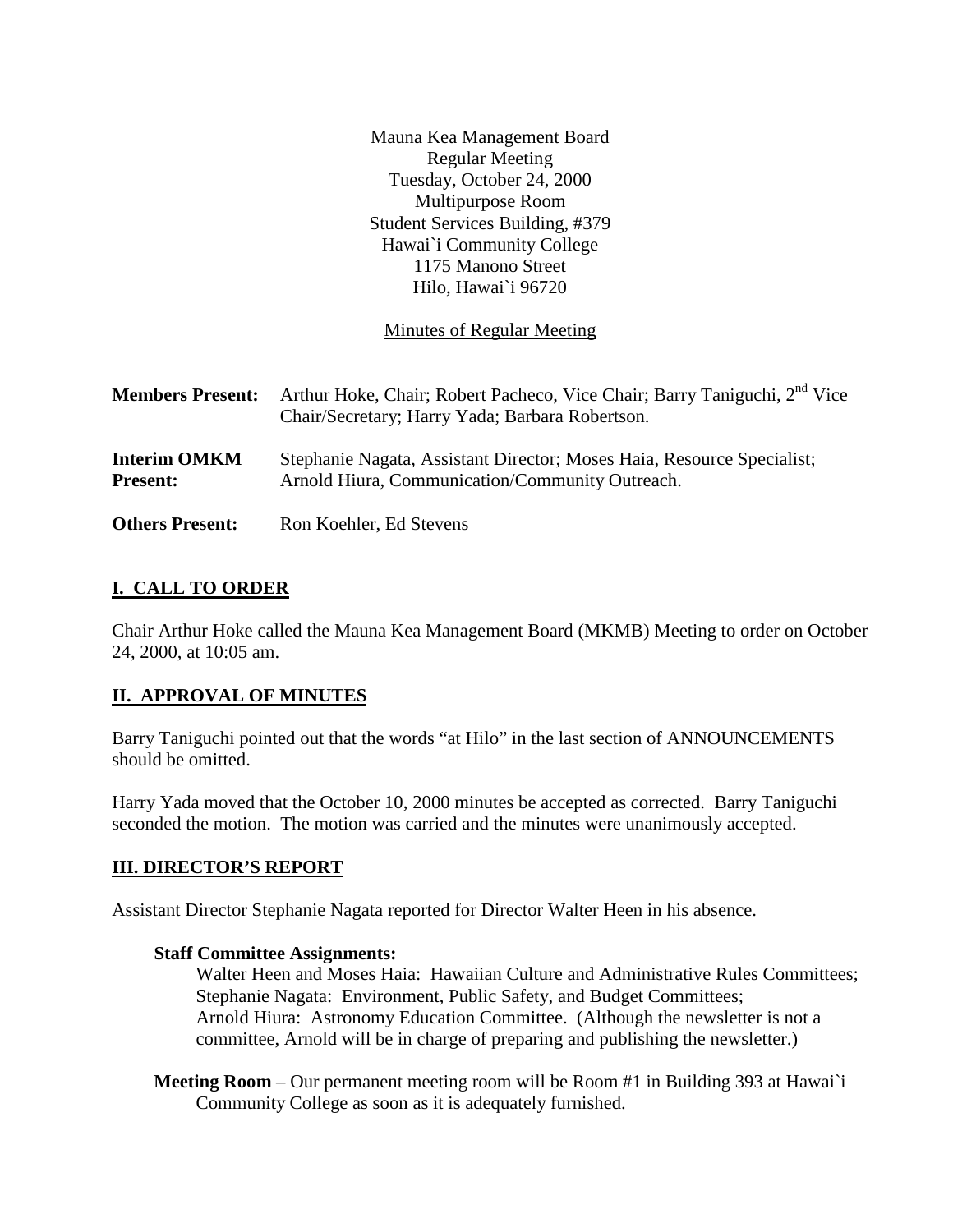- **Extension of interim appointments** –Appointments of Walter Heen and Moses Haia have been extended until the end of December.
- **Administrative Rules** Moses Haia has been working on the draft and will report later in the meeting under New Business.
- **Newsletter**  Arnold Hiura has been working on creating a newsletter and it is anticipated that the first issue will be published in November.
- **October 19<sup>th</sup> Board Of Regents ("BOR") meeting** Chancellor Rose Tseng presented a progress report and the proposed budget for the OMKM.

The biennium budget request of \$4 million, as well as the \$250,000 CIP request, were approved by the BOR and has been included in the University's overall budget.

BOR Chairperson Lily Yao emphasized the importance of seeking funding support from outside the University community.

**Design Review Committee** – Deferred to Old Business.

### **IV. OLD BUSINESS**

**A.** Moses Haia requested deferring action on the Kahu Kupuna Council guidelines until the next meeting. Guidelines for the Council have not been finalized yet.

Based on the Master Plan, the Kahu Kupuna Council is being formed to assist in the deliberation of cultural and community values. The Council will be comprised of members of Native Hawaiian organizations, and individuals recognized for their specialized knowledge of the Hawaiian culture and Mauna Kea's significance to Hawaiians.

Staff continues to work with members of the Hawaiian community who were involved with the Master Plan process to develop guidelines for the establishment of this Council. Appropriate guidelines will soon be developed for presentation to the MKMB for review.

Staff suggested Chair Hoke send a letter to the group asking them to submit their plan for the establishment of the Kahu Kupuna Council for review and action at the next scheduled MKMB meeting. Staff can prepare this letter for the Chair's approval and signature.

Mr. Pacheco moved to defer action on the Kahu Kupuna Council to the next meeting and to direct Staff to draft a letter for the Chair's approval and signature addressed to the group currently working on establishing guidelines for the Council. Mr. Yada seconded the motion. The motion was carried unanimously.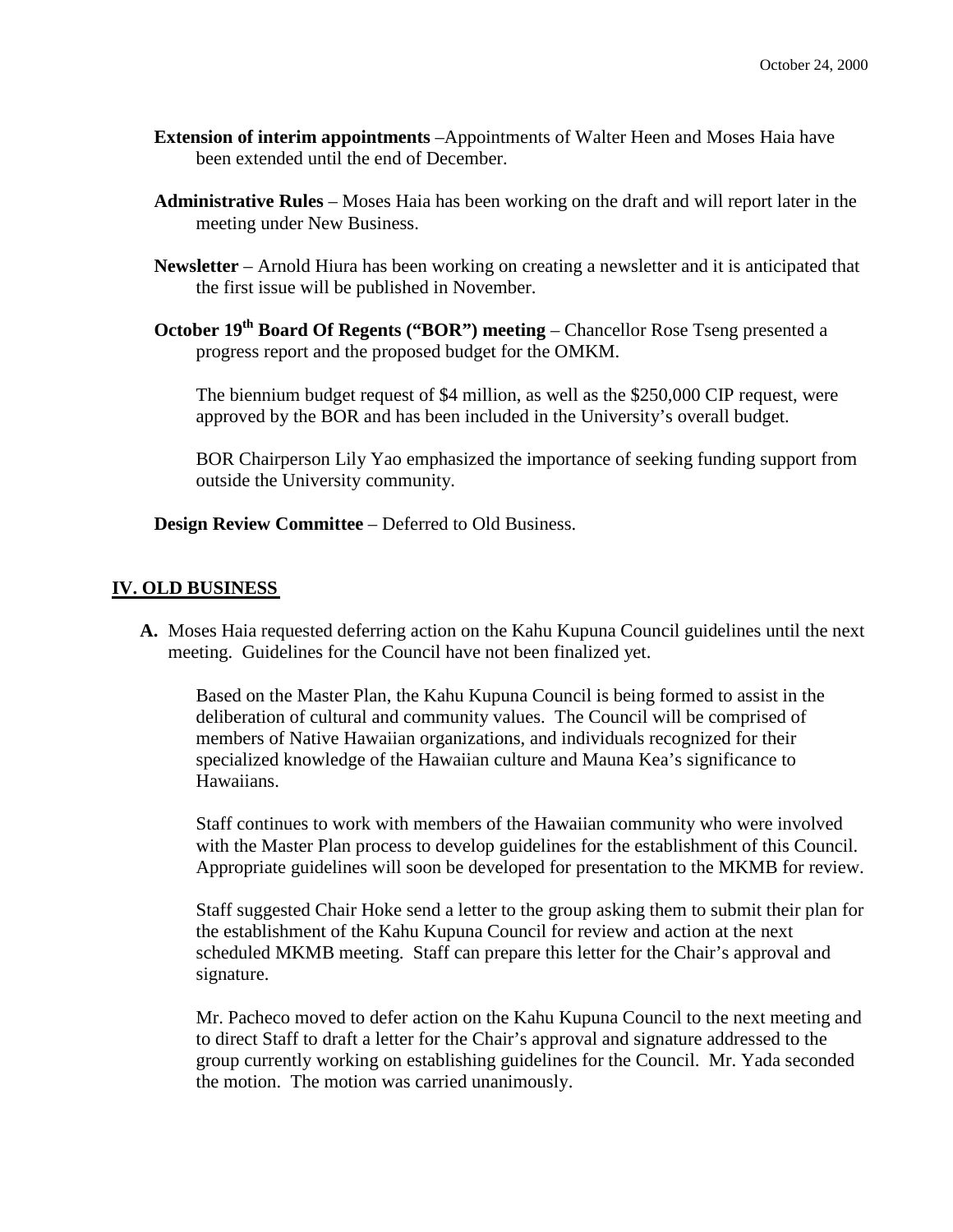**B. Design Review Committee**. Based on the Master Plan, the Design Review Committee (DRC) should have been appointed with the adoption of the Plan. That has not taken place and therefore the OMKM has taken the initiative to begin establishment of this Committee and its guidelines. Stephanie Nagata presented a draft of some design committee guidelines.

Mr. Pacheco asked at what point during the entire process does the DRC come into play.

Moses Haia clarified the DRC is involved in all "major" projects and decisions throughout the term of a project, but not if the project is deemed "minor". An example of a "minor" project (as given in the Master Plan) is repainting a facility.

Chair Hoke requested that OMKM staff further investigate the exact role of the DRC in all projects, whether they are major or minor projects, and the possibility of amending the wording in the Master Plan regarding this issue to clarify it.

Mr. Yada asked whether the DRC will function much like the MKMB with regard to making decisions and will it have to comply with the Sunshine Law.

Staff's interpretation is that the DRC is merely a professional review committee where the individuals within the DRC will be asked to render their professional opinions regarding their specific area of expertise and will not be making decisions. The DRC will provide its recommendations to the UH President and the BOR as to whether the project is structurally, architecturally, chemically, and environmentally sound. The President and/or BOR shall be the final decision maker(s) of the project.

A major concern of MKMB members is whether MKMB will be kept informed of the professional opinions rendered by the DRC at every step of the project. Based on the Master Plan, the DRC reports directly to the President and the BOR, not to the MKMB. Staff's recommendation of having a MKMB member sit in on the DRC was to ensure continuous feedback.

Mr. Yada suggested the removal of the phrase "including the expansion of the DRC" as stated in the last paragraph of the draft of the Design Review Committee: *Background* report. The word 'expansion' could be misconstrued to mean a major change to the Master Plan, which requires a formal amendment process.

Mr. Taniguchi suggested that the service terms of DRC members have definite start and end dates (e.g. July 1 to June 30) rather than trying to keep track of each individual member's term for two-years from date of appointment (i.e. April 15th to April  $14<sup>th</sup>$ ).

Mr. Taniguchi also suggested instituting staggered terms for members of the DRC to alleviate the problem of having a complete changeover of all members at the same time. Another point to consider is what would happen if a project continued beyond the terms of any of the individuals currently appointed. Keeping continuity would mean extending the current members' terms to completion of the active project.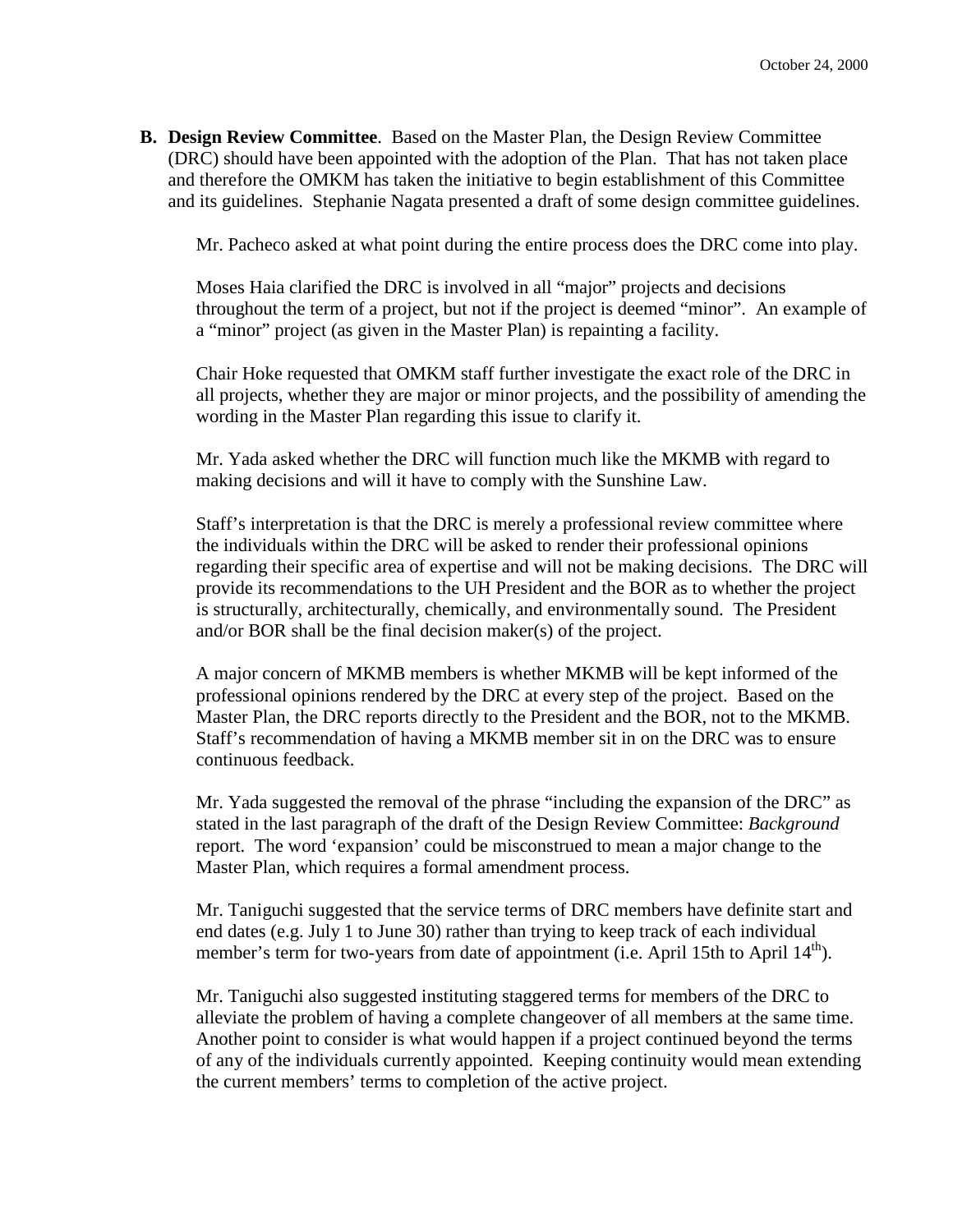Another suggestion given by Staff was to have a separate DRC for each project. The DRC members could work on a project by project basis, rather than be bound by term lengths. This would also alleviate the problem of DRC members having to recuse themselves on certain projects due to a conflict of interest.

Another suggestion given by Mr. Taniguchi was to have a pool of core professionals from which DRC members can be selected to serve on a project by project basis. This could also alleviate the problem of potential conflicts of interest. DRC members are not limited to serving on only one project at a time, provided that there are no conflicts of interest involved. The non-professional members (Kahu Kupuna Representative, MKMB member, OMKM Director or representative), will remain constants on all projects.

Mr. Yada wondered whether compensation of DRC members for their time and service would be affected by procurement policies even though the applicant through fees would make the payments. Chair Hoke suggested Staff investigate the impact of the State Procurement Laws on the retention and compensation of professional DRC members.

Moses Haia mentioned that on page XI-XII of the Master Plan, the DRC is given the authorization to approve construction documents. This authority needs to be examined because it might be enough decision making power to require the DRC to comply with the Sunshine Law.

Mr. Pacheco pointed out that the DRC really should be placed earlier in the approval process of each project. He felt that the technical aspects of each project should be approved before the applicant comes into contact with the environmental, cultural, and ethical Boards and Councils.

It was pointed out that the OMKM and the MKMB play a part in determining whether a project is classified as major or minor. This ensures the continuous involvement in the recommendation and approval processes from the beginning of any proposed project. OMKM and MKMB should always be kept informed and "in the loop". Accordingly, OMKM and MKMB may not want to get involved with the DRC because the purpose for the DRC is strictly based on technical professional diagnoses.

Community member Ed Stevens suggested the DRC should be limited to professionals only. The inclusion of an Environmentalist/Conservationist, Kahu Kupuna Council representative, member of the MKMB, and the OMKM Director or representative only complicates things. These additional groups and offices have opportunities to impact decision making elsewhere in the process of each project.

After extensive discussion and review of the draft guidelines, Mr. Yada moved to send the DRC guidelines back to the OMKM Staff to determine exactly what the MKMB and the OMKM roles are in this process. The Staff should be ready to report findings at the next meeting and have a revised draft of the DRC guidelines, if it is deemed appropriate and necessary. Mr. Taniguchi seconded the motion and the motion was carried unanimously.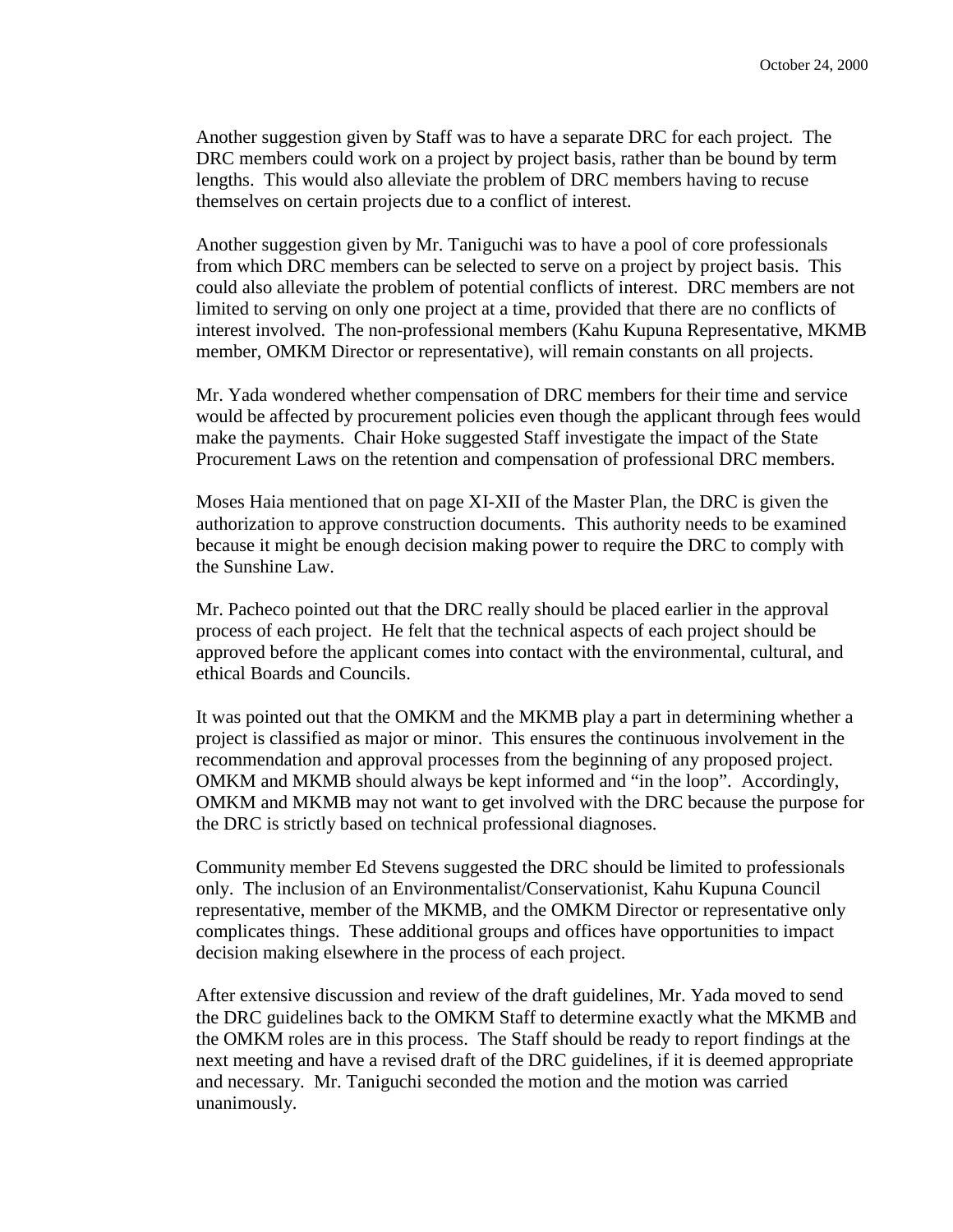### **C. Committee Reports**

**Hawaiian Culture –** no report.

**Astronomy Education** – no report.

**Environment** – Rob Pacheco reported that the committee has been working on a list of possible community members to include in the committee.

**Public Safety and Conduct** – no report.

**Administrative Rules** – Moses Haia distributed the latest draft of the Administrative Rules for both the OMKM and the MKMB. Included with the draft were regulations for the use, management, government and protection of persons, property, natural and cultural resources within the science reserve.

A complete draft of the Administrative Rules as a whole will be provided to each of the committees for their review, as well as regulations that apply directly to their specific committee. Recommendations and comments will be greatly appreciated.

This is just a draft and changes will be made based on further review and feedback. Please submit any comments or recommendations to Moses Haia regarding the draft, specifically, what you feel the duties and powers should be of the MKMB and OMKM.

**Approval of Budget** – Harry Yada moved and Barry Taniguchi seconded to approve the budget submitted to and accepted by the BOR on October  $19<sup>th</sup>$ . The motion was carried unanimously. (See Director's Report for details).

## **V. NEW BUSINESS**

- A. **Letterhead –** Arnold Hiura presented examples of possible letterhead designs to the Board for opinions/preferences.The letterhead will be used by the Office of Mauna Kea Management and will be printed in small quantities at a time due to the high possibility of a change in addresses and/or phone numbers. Staff is searching for a printing company.
- **B. Newsletter** Arnold Hiura presented a sample layout of the newsletter including sample topics and stories. It will be in traditional newsletter style  $(8 \text{ pages}, \text{two} 11 \text{''} \times 17 \text{''} \text{ sheets})$ folded in half). The staff is still searching for the most competitive printing and bulk mailing prices and hopes to get the first newsletter out sometime in November. The staff is coordinating with Group 70 in compiling a mailing list.
- **C. By-Laws –** Moses Haia recommends that the MKMB adopt by-laws as soon as possible. Amendments to the by-laws can always be made in the future. The Board decided to defer action on the by-laws until to the next meeting.